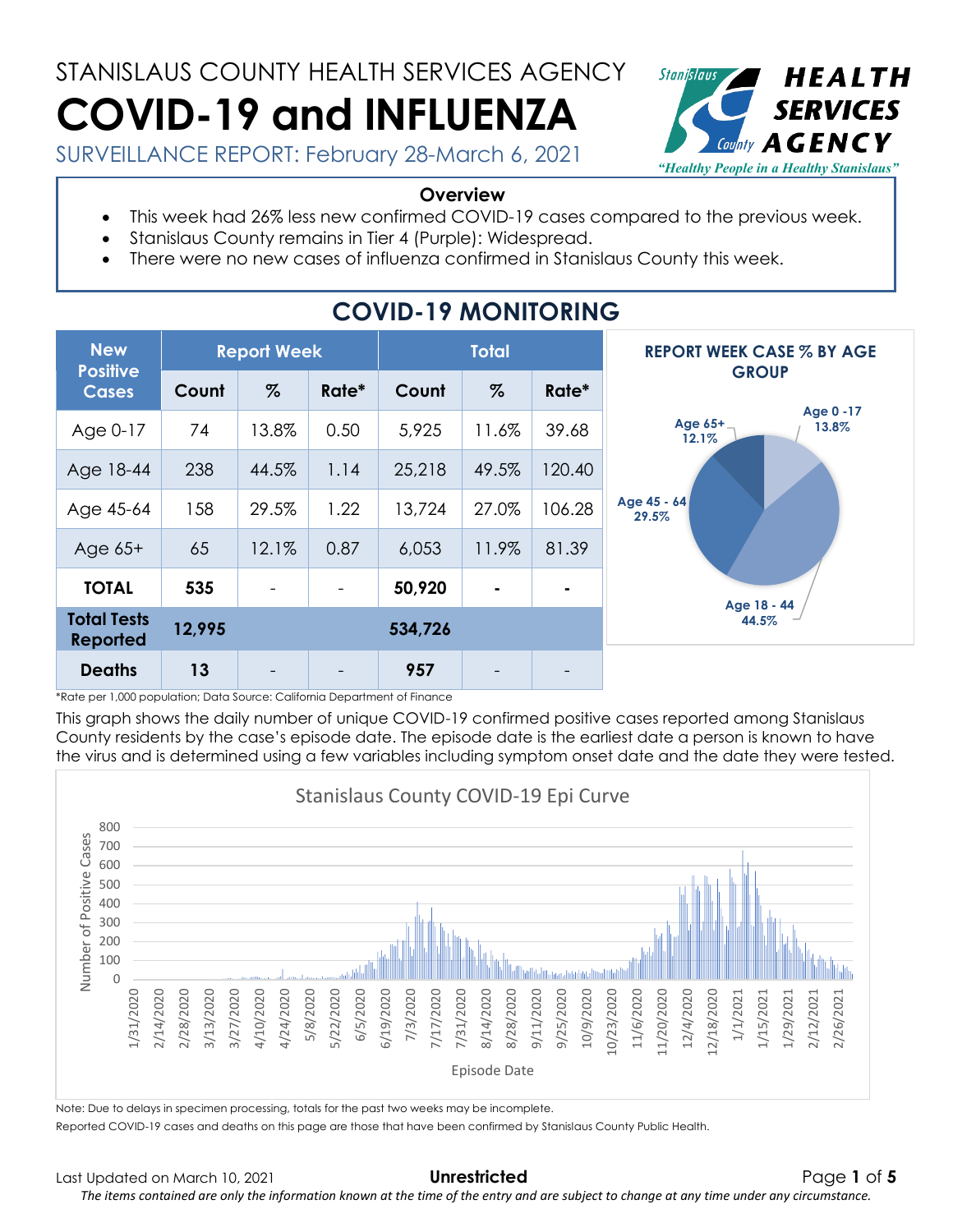

Reported COVID-19 cases and deaths on this page are those that have been confirmed by Stanislaus County Public Health.

The graph below shows positive case rate (number of positive cases per 100,000 county population), 7-day average with 7 day lag, through the report week. This does not include the state adjustments and may vary from state measures.





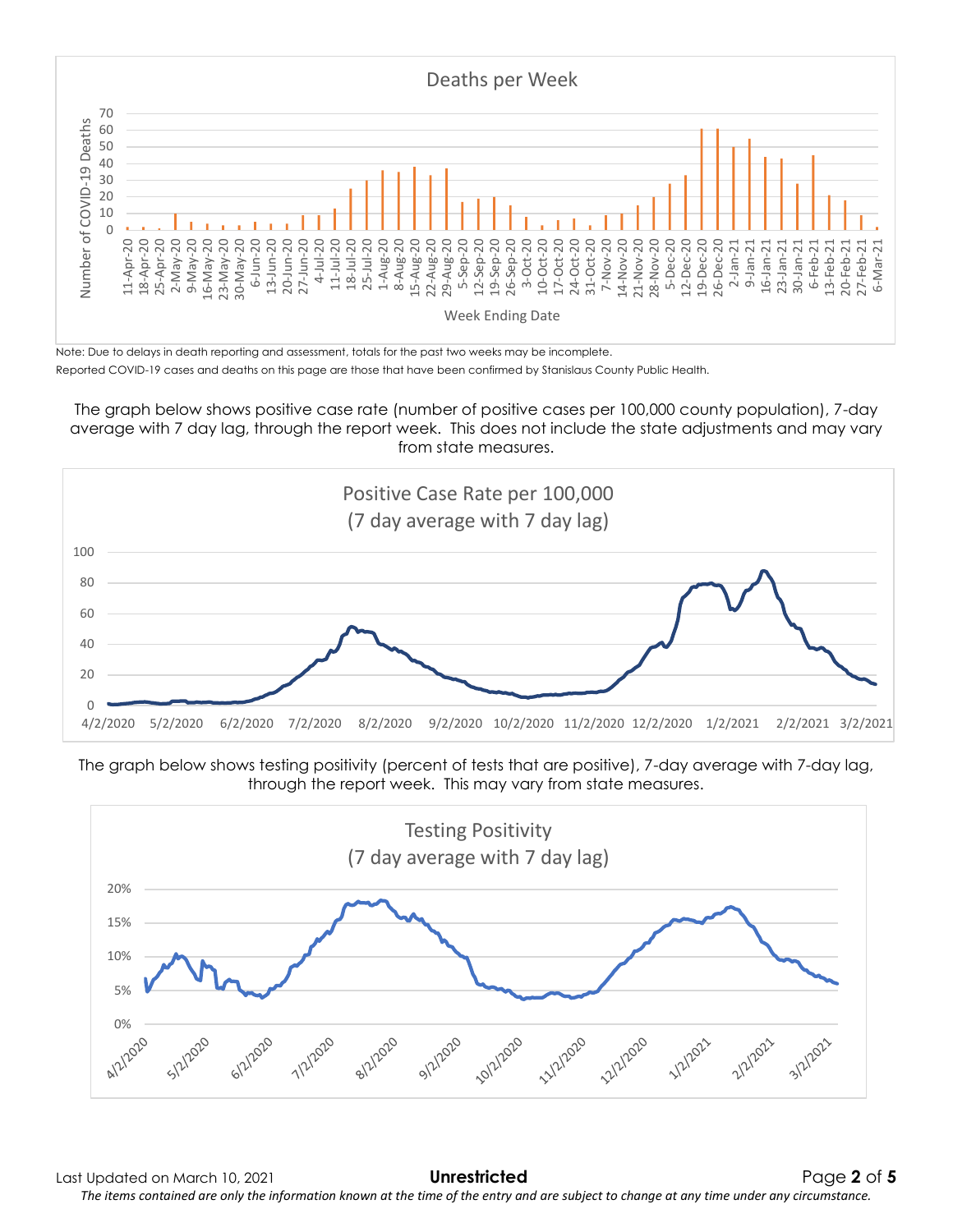### **COUNTY RISK LEVEL**

The State of California's county monitoring strategies are now tied to Vaccine Equity Quartile. Below are the categories as well as the current ratings for Stanislaus County, given the current standing of less than 2 million vaccine doses administered in the Vaccine Equity Quartile statewide.

| <b>Measure</b><br>(7 day lag)                                           | <b>Stanislaus</b><br>(as of $3/8/21$ for<br>week ending<br>2/27/21 | <b>Higher Risk</b><br>► Lower Risk<br><b>Of Community Disease Transmission</b> |                              |                                  |                                 |
|-------------------------------------------------------------------------|--------------------------------------------------------------------|--------------------------------------------------------------------------------|------------------------------|----------------------------------|---------------------------------|
|                                                                         | Widespread<br>Tier 1                                               | <b>Widespread</b><br>Tier 1                                                    | <b>Substantial</b><br>Tier 2 | <b>Moderate</b><br><b>Tier 3</b> | <b>Minimal</b><br><b>Tier 4</b> |
| <b>Adjusted Case Rate for</b><br>Tier Assignment* (Rate<br>per 100,000) | 13.6                                                               | >7                                                                             | $4 - 7$                      | $1 - 3.9$                        | $\leq$ 1                        |
| <b>Testing Positivity</b>                                               | 5.3%                                                               | $>8\%$                                                                         | $5 - 8\%$                    | $2 - 4.9\%$                      | $2%$                            |

\*Adjusted case rate will be determined using confirmed (by PCR) cases, includes an adjustment factor for counties that are testing below the state average.

## **COMMUNITY MONITORING – EMERGENCY CASES**

**COVID-19 LIKE ILLNESS**

This graph shows the number of emergency room visits for COVID-19-like illness for all Stanislaus County Hospitals.



#### **Mountain Valley EMS COVID-19 Responses**

This graph shows the ambulance calls (blue) for COVID-19 related situations compared to the threshold of concern (red).



Last Updated on March 10, 2021 **Unrestricted** Page **3** of **5** *The items contained are only the information known at the time of the entry and are subject to change at any time under any circumstance.*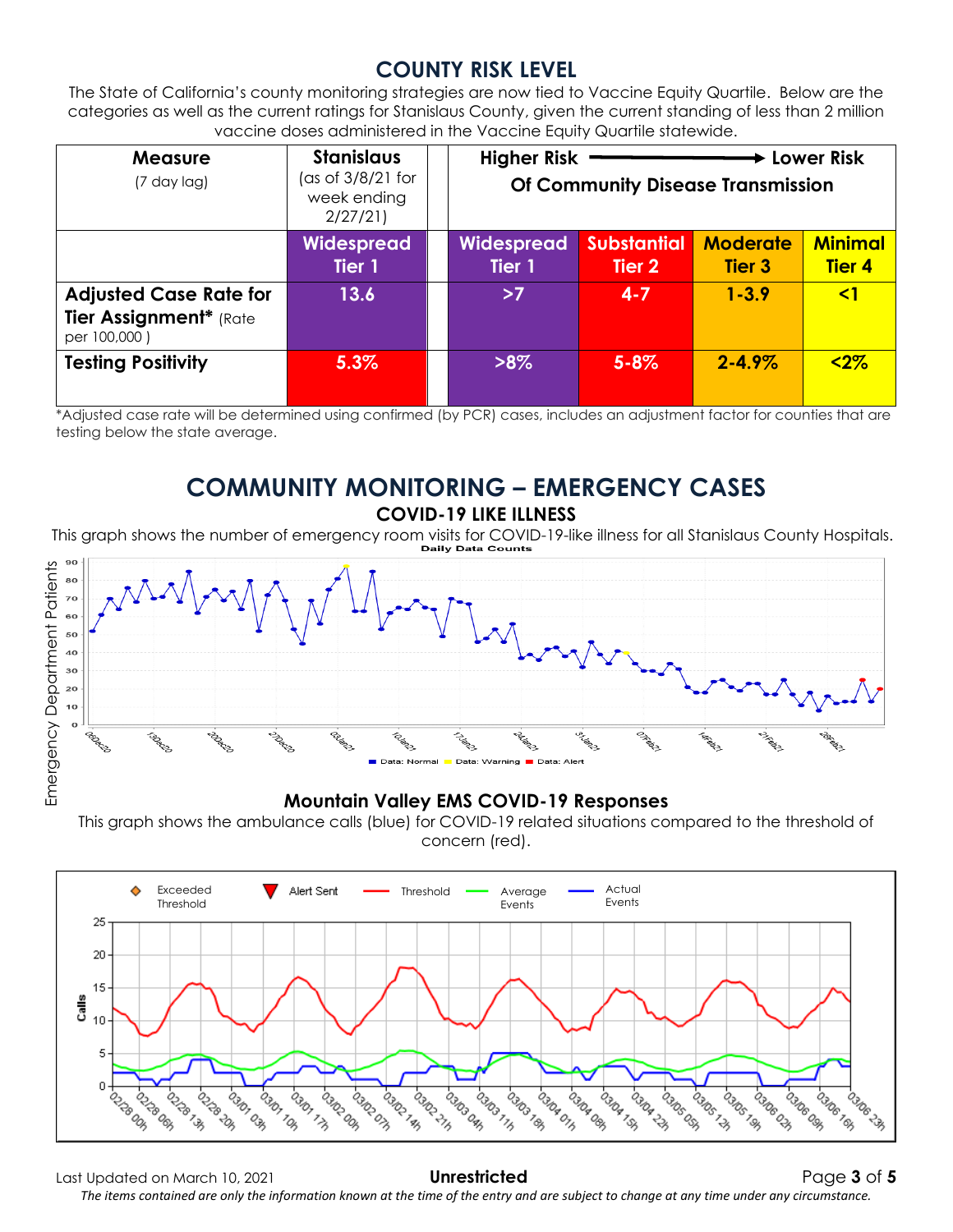## **COVID-19 OUTBREAKS BY INDUSTRY**

## **Current Outbreaks as of March 10, 2021:**

|                                                                     | <b>Number of Open</b><br><b>Outbreaks</b> |
|---------------------------------------------------------------------|-------------------------------------------|
| <b>Healthcare and Social Assistance</b>                             | 5                                         |
| <b>Transportation and Warehousing</b>                               | 3                                         |
| Manufacturing                                                       | $\overline{2}$                            |
| <b>Other Services, Except Public Administration</b>                 | $\mathbf 2$                               |
| <b>Agriculture, Forestry, Fishing and Hunting</b>                   |                                           |
| <b>Other Childcare/After-school Care</b>                            |                                           |
| Public Safety including police, fire, and correctional institutions |                                           |
| <b>Retail Trade</b>                                                 |                                           |
| <b>TOTAL</b>                                                        | 65                                        |